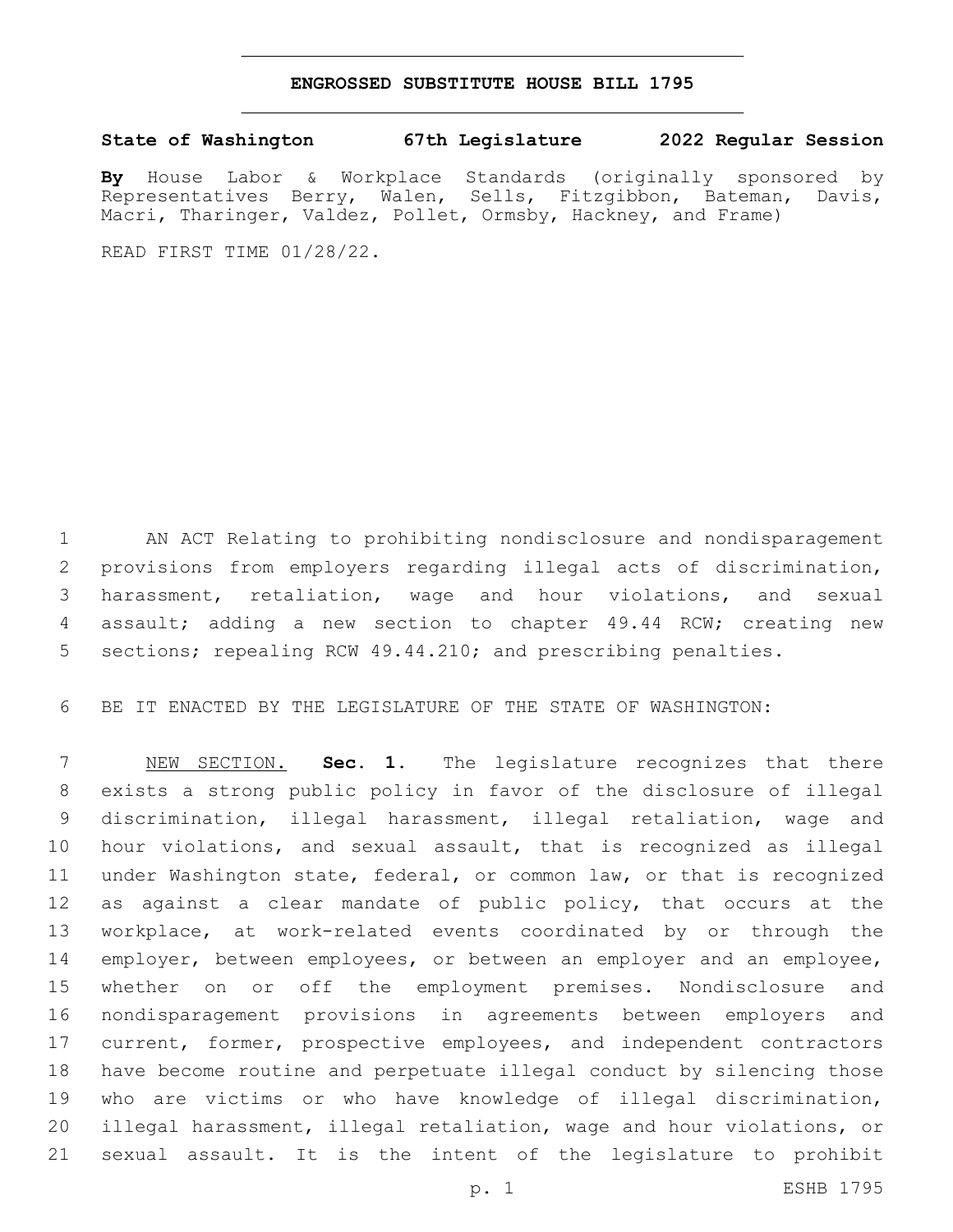nondisclosure and nondisparagement provisions in agreements, which defeat the strong public policy in favor of disclosure.

 NEW SECTION. **Sec. 2.** A new section is added to chapter 49.44 4 RCW to read as follows:

 (1) A provision in an agreement by an employer and an employee not to disclose or discuss conduct, or the existence of a settlement involving conduct, that the employee reasonably believed under Washington state, federal, or common law to be illegal discrimination, illegal harassment, illegal retaliation, a wage and hour violation, or sexual assault, or that is recognized as against a clear mandate of public policy, is void and unenforceable. Prohibited nondisclosure and nondisparagement provisions in agreements concern conduct that occurs at the workplace, at work-related events 14 coordinated by or through the employer, between employees, or between 15 an employer and an employee, whether on or off the employment premises. Prohibited nondisclosure and nondisparagement provisions include those contained in employment agreements, independent contractor agreements, agreements to pay compensation in exchange for the release of a legal claim, or any other agreement between an 20 employer and an employee.

 (2) This section does not prohibit the enforcement of a provision in any agreement that prohibits the disclosure of the amount paid in 23 settlement of a claim.

 (3) It is a violation of this section for an employer to discharge or otherwise discriminate or retaliate against an employee for disclosing or discussing conduct that the employee reasonably believed to be illegal harassment, illegal discrimination, illegal retaliation, wage and hour violations, or sexual assault, that is recognized as illegal under state, federal, or common law, or that is recognized as against a clear mandate of public policy, occurring in the workplace, at work-related events coordinated by or through the 32 employer, between employees, or between an employer and an employee, 33 whether on or off the employment premises.

 (4) It is a violation of this section for an employer to request or require that an employee enter into any agreement provision that 36 is prohibited by this section.

 (5) It is a violation of this section for an employer to attempt to enforce a provision of an agreement prohibited by this section, whether through a lawsuit, a threat to enforce, or any other attempt

p. 2 ESHB 1795